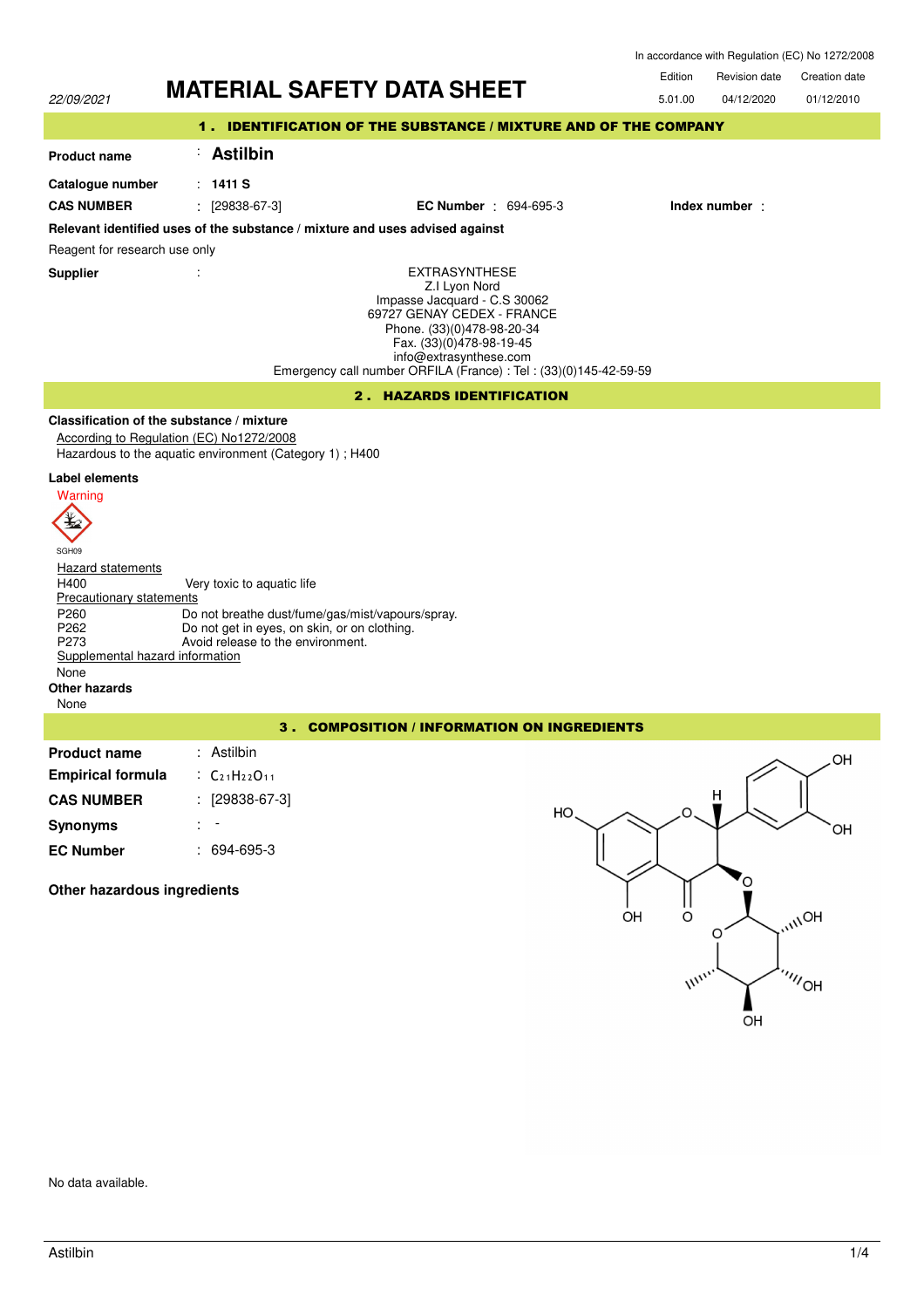#### 4 . FIRST AID MEASURES

### **Inhalation**

In case of inhalation, move the victim to fresh air. If breathing is difficult, put the victim on oxygen. If breathing stops, carry out artificial respiration.

# **In case of skin contact**

Wash thoroughly with water and soap.

#### **In case of eye contact**

Rinse well with plenty of water for at least 15 minutes.

#### **Ingestion**

Do not make an unconscious person vomit or swallow anything. Rinse the mouth thoroughly with water.

5 . FIRE-FIGHTING MEASURES

#### **Extinguishing media**

Carbon dioxide, dry powder.

#### **Special hazards arising from the substance**

Harmful/toxic vapours, carbon oxides may be released during the fire.

### **Advise for fire-fighters**

Wear an autonomous breathing apparatus and suitable protection clothing against chemical agents.

#### 6 . ACCIDENTAL RELEASE MEASURES

#### **Personal precautions**

Use personal protective equipment. Evacuate the personnel from the contaminated zone. Ensure adequate ventilation.

#### **Environnemental precautions**

Keeping away from drains, surface and ground waters.

#### **Methods and materials for containment and cleaning up**

Clean up without creating dust and place in adapted and sealed containers for elimination. Wash the contaminated aera with water and soap. Confine washing water and dispose of it complying with the local regulations. After cleaning, quickly eliminate traces of water with a product absorbing liquids (for example : sand, sawdust, universal binder, Kieselguhr).

# 7 . HANDLING AND STORAGE

#### **Precautions for safe handling**

Avoid formation of dust. Avoid contact with skin and eyes. During handling, wear suitable personal protective equipment (see section 8). Follow the normal measures for preventive fire protection.

#### **Specific handling**

No data available.

# **Specific end use(s)**

No data available

#### **Conditions for safe storage, including any incompatibilities**

Store in a cool well-ventilated place. Keep container tightly closed in a dry place away from light.

#### Store at <+8°C

8 . EXPOSURE CONTROL/PERSONAL PROTECTION

#### **Respiratory protection**

Wear imperatively an appropriated mask/respirator, tested and approved by standards such as NIOSH (US) or CEN (EU).

# **Hand protection**

Handle with protective gloves. The selected gloves have to satisfy the specifications of EU Directive 89/686/EEC and the standard EN 374 derived from it.

#### **Eye protection**

Wear safety glasses.

#### **Skin protection**

Wear suitable protective clothing according to the quantity and the level of activity of the substance at the workplace.

# 9 . PHYSICAL AND CHEMICAL PROPERTIES

#### **Information on basic physical and chemical properties**

| Physical state        | : Powder                  |
|-----------------------|---------------------------|
| Color                 | : White to beige coloured |
| Solubility in         | : No data available.      |
| Melting point         | : No data available.      |
| Initial boiling point | : No data available.      |
| Flash point           | : No data available.      |
| рH                    | : No data available.      |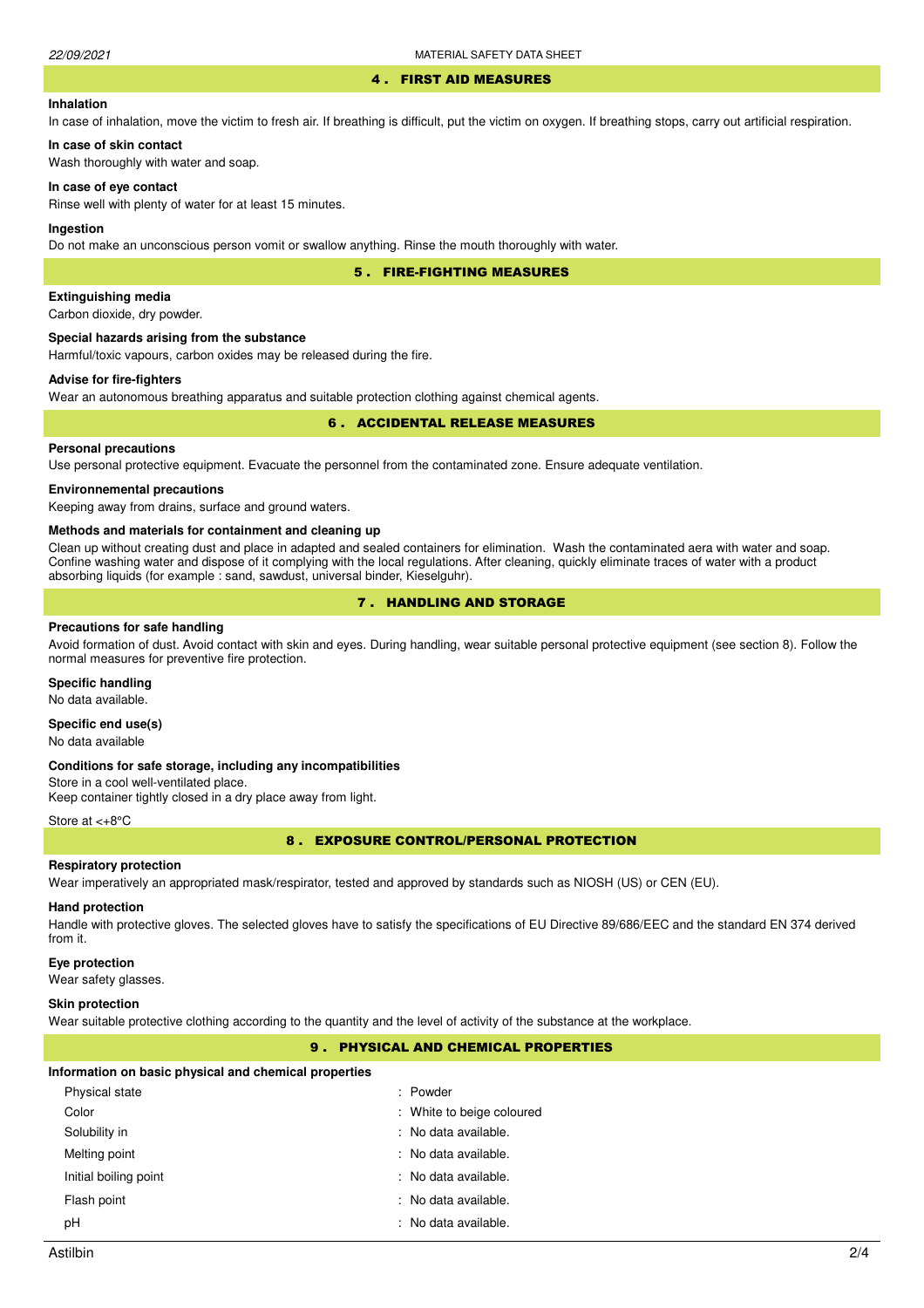| 22/09/2021                             | MATERIAL SAFETY DATA SHEET |  |
|----------------------------------------|----------------------------|--|
| Partition coefficient: n-octanol/water | No data available.         |  |
| Auto-ignition temperature              | No data available.         |  |

Decomposition temperature No data available.

Viscosity : No data available.

# **Other information**

# No data available

10 . STABILITY AND REACTIVITY

# **Reactivity**

No data available.

#### **Chemical stability**

Stable under recommanded storage conditions.

#### **Possibility of hazardous reactions**

No hazardous reactions during storage and handling complying with the instructions.

**Conditions to avoid**

No data available.

#### **Incompatible materials**

No data available.

#### **Hazardous decomposition products**

No hazardous decomposition products if the instructions for handling and storage are respected. During high overheating of the substance or during a fire, hazardous decomposition products may be produced.

11 . TOXICOLOGICAL INFORMATION

### **Acute oral toxicity**

No data available.

#### **Acute dermal toxicity**

No data available.

#### **Acute inhalation toxicity**

No data available.

#### **Skin Corrosion**

No data available.

#### **Skin Irritation**

No data available.

#### **Serious Eye Damage**

No data available.

#### **Eye Irritation**

No data available.

# **Respiratory Sensitisation**

No data available.

### **Skin Sensitisation**

No data available.

#### **Germ Cell Mutagenicity**

No data available.

# **Carcinogenictiy**

No data available.

# **Reproductive Toxicity**

No data available.

# **Specific Target Organ Toxicity - Single Exposure**

No data available.

# **Specific Target Organ Toxicity - Repeated Exposure**

No data available.

# **Aspiration Hazard**

No data available.